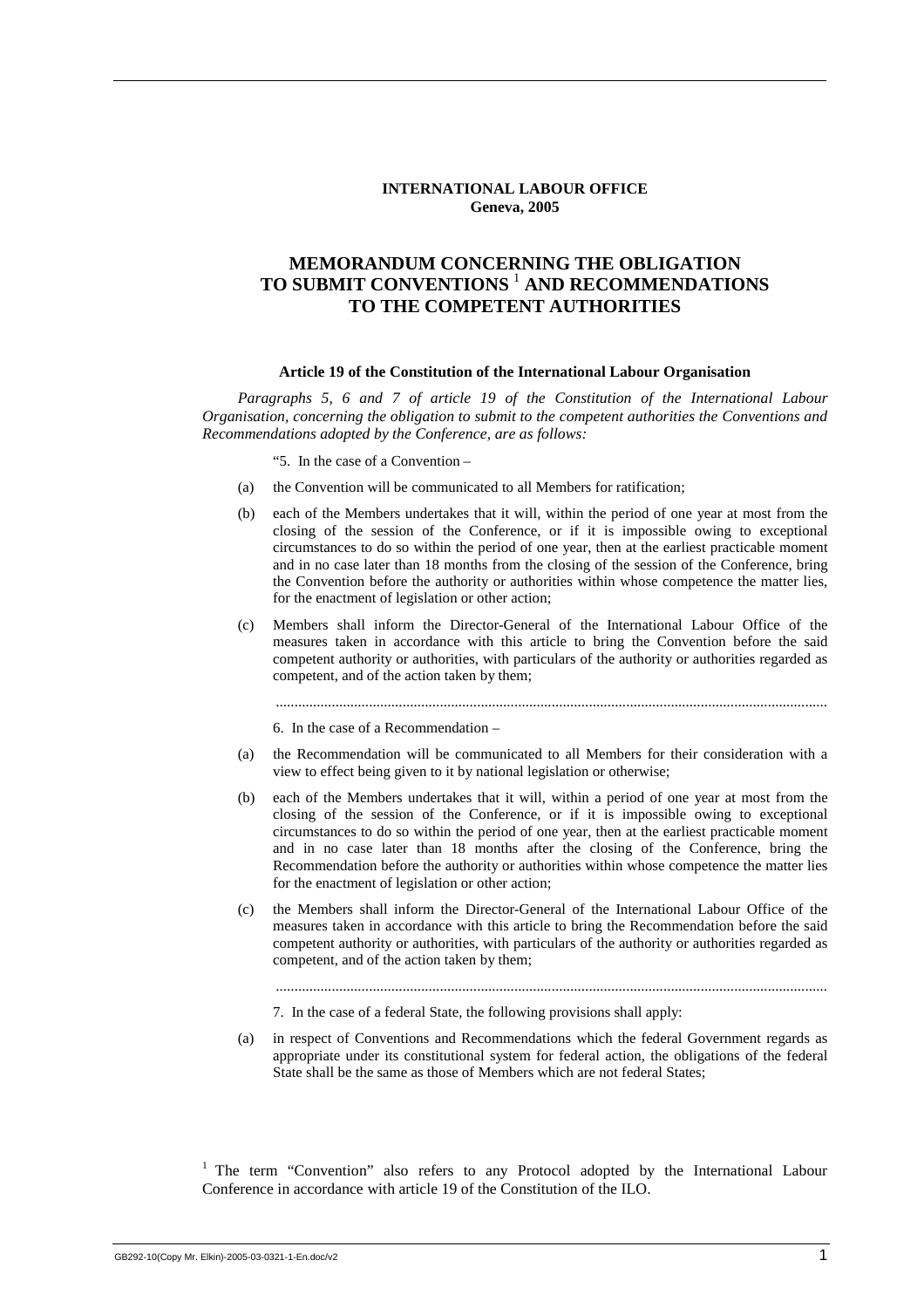- (b) in respect of Conventions and Recommendations which the federal Government regards as appropriate under its constitutional system, in whole or in part, for action by the constituent states, provinces, or cantons rather than for federal action, the federal Government shall –
	- (i) make, in accordance with its Constitution and the constitutions of the states, provinces or cantons concerned, effective arrangements for the reference of such Conventions and Recommendations not later than 18 months from the closing of the session of the Conference to the appropriate federal, state, provincial or cantonal authorities for the enactment of legislation or other action;
	- (ii) arrange, subject to the concurrence of the state, provincial or cantonal governments concerned, for periodical consultations between the federal and the state, provincial or cantonal authorities with a view to promoting within the federal State coordinated action to give effect to the provisions of such Conventions and Recommendations;
	- (iii) inform the Director-General of the International Labour Office of the measures taken in accordance with this article to bring such Conventions and Recommendations before the appropriate federal, state, provincial or cantonal authorities with particulars of the authorities regarded as appropriate and of the action taken by them;"

....................................................................................................................................................

*In response to a request made by the Conference at its 36th Session (1953) and without prejudice to the authority of the International Court of Justice under article 37 of the ILO Constitution, the Governing Body of the International Labour Office established this Memorandum in 1954, more particularly in order to assist Governments in carrying out their constitutional obligations in this field and to facilitate the communication along uniform lines of the information requested.* 

*Following suggestions made by the Conference Committee on the Application of Conventions and Recommendations, the Governing Body amplified the text of the Memorandum in 1958, and revised it in 1980 and, again, in 2005 in order to take into account subsequent developments.* 

*The Memorandum does not impose new obligations on member States in addition to those provided for in the ILO Constitution, but is designed to draw their attention to comments of the Committee of Experts on the Application of Conventions and Recommendations and of the Conference Committee on the Application of Conventions and Recommendations concerning measures that appear necessary or desirable in the matter. The comments contained in the Memorandum have been chosen by the Governing Body which, in some cases, edited them in order to standardize the terminology used. The Memorandum also includes a questionnaire for the purpose of obtaining information on the measures taken.* 

**Members are requested to take into account, as far as possible and in the interest of the implementation of Conventions and Recommendations, the points given below and to supply information in reply to the questions listed at the end of this Memorandum.** 

**If the Committee of Experts or the Conference Committee on the Application of Conventions and Recommendations has requested additional information or has made an observation on the measures taken to submit Conventions and Recommendations to the competent authorities, please supply the information asked for or indicate the action taken by your government to settle the points in question in accordance with the requirements of the ILO Constitution.** 

#### I. AIMS AND OBJECTIVES OF SUBMISSION

(a) The main aim of submission is to promote measures at the domestic level for the implementation of Conventions and Recommendations. Furthermore, in the case of Conventions, the procedure also aims to promote ratification.<sup>2</sup>

<sup>&</sup>lt;sup>2</sup> See International Labour Conference (ILC), 64th Session (1978), Report III (Part 4A), General Report, para. 115.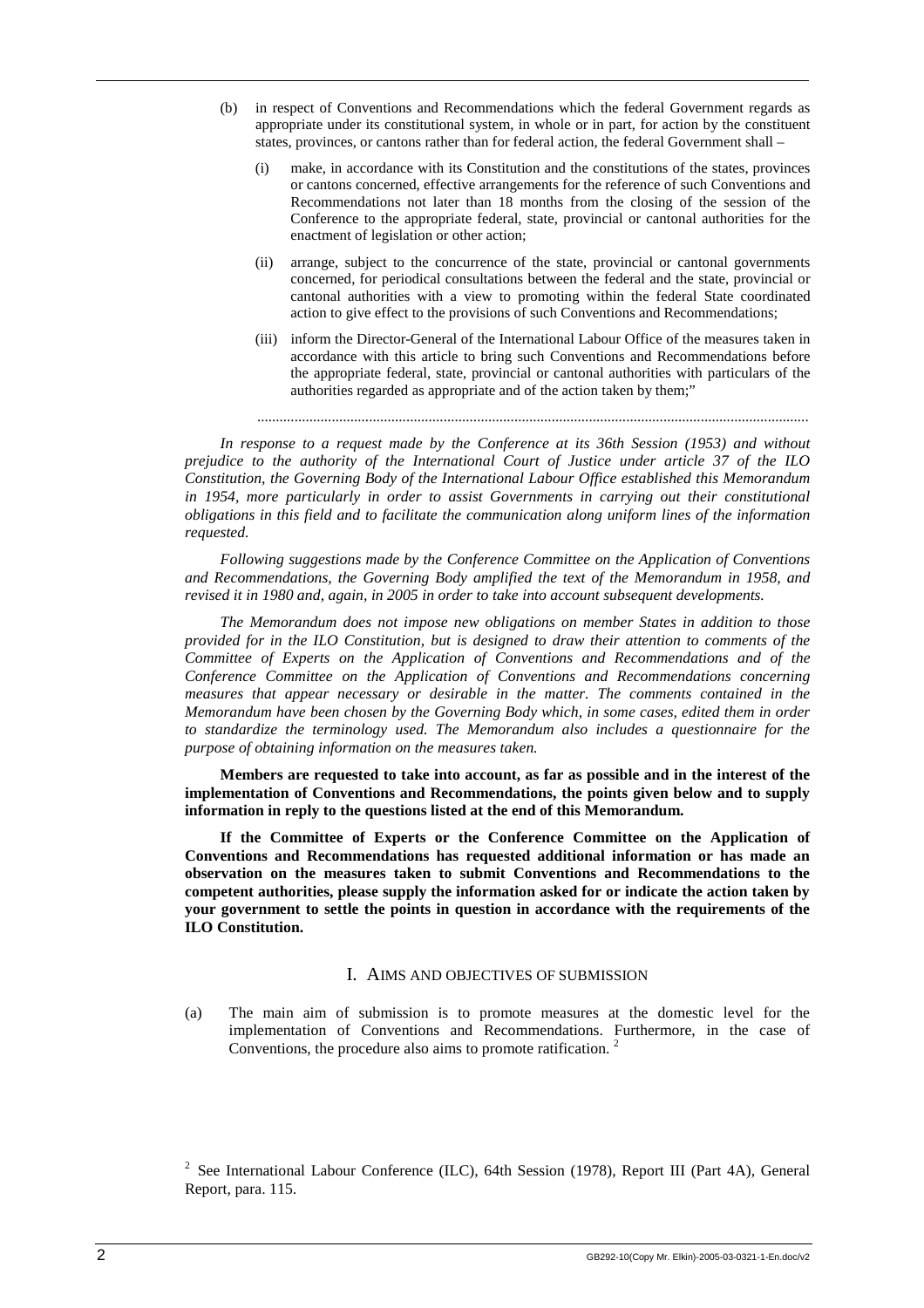- (b) Governments remain entirely free to propose any action which they may judge appropriate in respect of Conventions or Recommendations. The aim of submission is to encourage a rapid and responsible decision by each member State on instruments adopted by the Conference.<sup>3</sup>
- (c) The obligation of submission is a fundamental element of the standards system of the ILO. One purpose of this obligation was, and still is, that the instruments adopted by the Conference are brought to the knowledge of the public through their submission to a parliamentary body. <sup>4</sup>
- (d) The obligation of submission reinforces the relations between the Organization and the competent authorities and stimulates tripartite dialogue at the national level.<sup>5</sup>

# II. NATURE OF THE COMPETENT AUTHORITY

- (a) The competent authority is the authority which, under the Constitution of each State, has power to legislate or to take other action in order to implement Conventions and Recommendations.<sup>6</sup>
- (b) The competent national authority should normally be the legislature.<sup>7</sup>
- (c) Even in cases where, under the terms of the Constitution of the Member, legislative power is held by the executive, it is in conformity with the spirit of the provisions of article 19 of the Constitution of the ILO and of practice to arrange for the examination of the instruments adopted by the Conference by a deliberative body, where one exists. Discussion in a deliberative assembly, or at least information of the assembly, can constitute an important factor in the complete examination of a question and in a possible improvement of the measures taken at the domestic level to give effect to the instruments adopted by the Conference. <sup>8</sup> With respect to Conventions, it could lead to a decision as to their ratification.<sup>9</sup>
- (d) In the absence of a parliamentary body, informing a consultative body makes it possible to carry out a full examination of the issues addressed by the Conference. This process ensures that the instruments are widely disseminated among the public, which is one of the purposes of the obligation of submission. 10

6 See ILC, 46th Session (1962), *Record of Proceedings*, Third Part, Appendix VI (*Report of the Committee on the Application of Conventions and Recommendations)*, para. 39.

<sup>7</sup> See ILC, 64th Session (1978), Report III (Part IVA), para. 122; ILC, 29th Session (1946), Report II(1): *Constitutional questions*, Part 1 (Reports of the Conference delegation on constitutional questions), para. 43; ILC, 87th Session (1999), Report III (Part 1A), General Report, para. 219.

<sup>8</sup> See ILC, 88th Session (2000), Report III (Part 1A), General Report, para. 114.

<sup>9</sup> See ILC, 64th Session (1978), Report III (Part IV), General Report, para. 124.

<sup>10</sup> See ILC, 92nd Session (2004), Report III (Part 1A), General Report, para. 87.

<sup>&</sup>lt;sup>3</sup> See ILC, 87th Session (1999), Report III (Part 1A), General Report, para. 221.

<sup>&</sup>lt;sup>4</sup> See ILC, 89th Session (2001), Report III (Part 1A), General Report, para. 221.

<sup>&</sup>lt;sup>5</sup> See ILC, 92nd Session (2004), Report III (Part 1A), General Report, para. 85.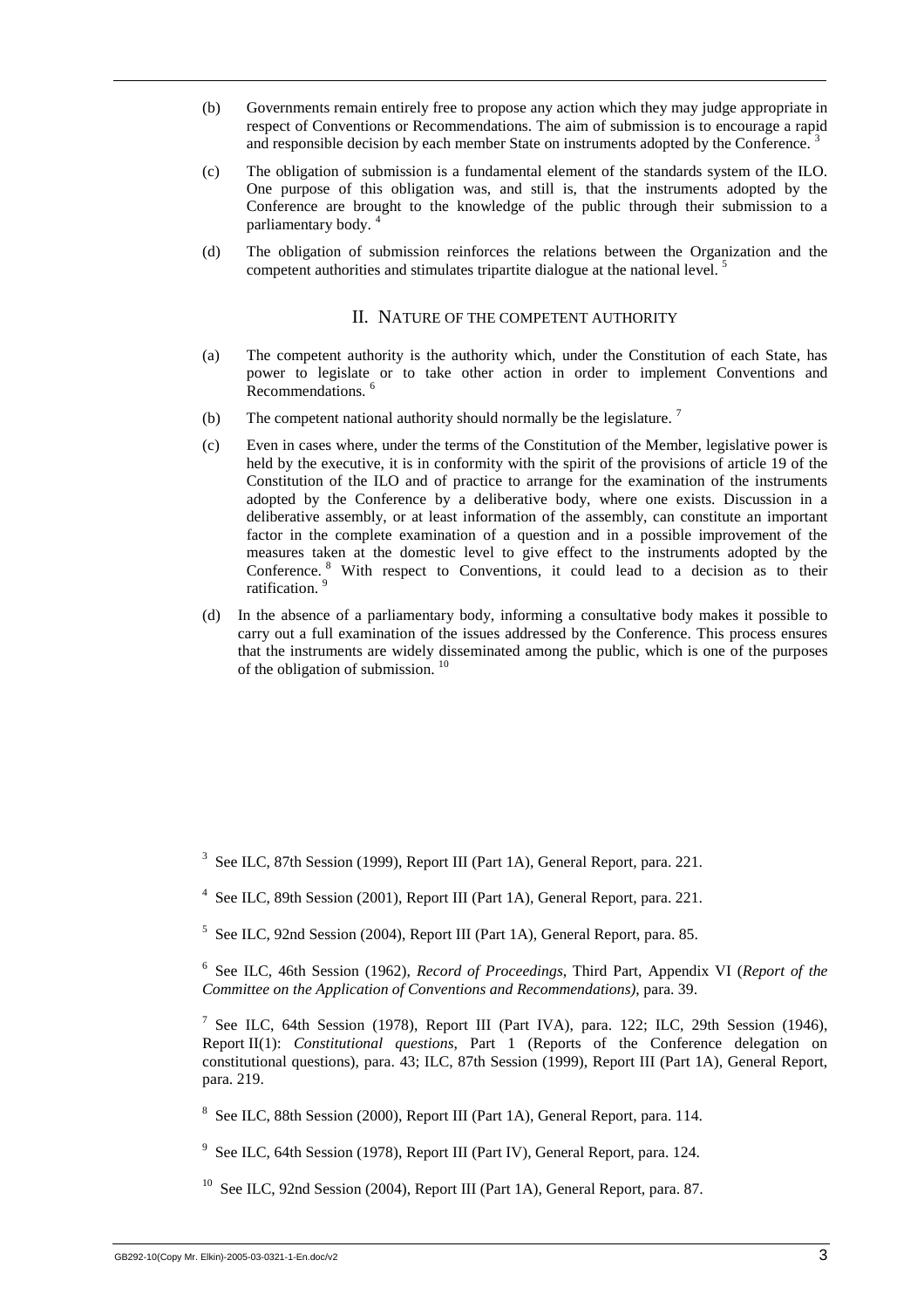## III. EXTENT OF THE OBLIGATION TO SUBMIT

- (a) Article 19 of the Constitution lays down the obligation to place before the competent authorities *all* instruments adopted by the Conference without exception and without distinction between Conventions and Recommendations.<sup>11</sup>
- (b) Governments have complete freedom as to the nature of the proposals to be made when submitting the instruments and on the effect that they consider it appropriate to give to the instruments adopted by the Conference. The obligation to submit the instruments does not imply any obligation to propose the ratification of Conventions or to accept the Recommendations.<sup>12</sup>

# IV. FORM OF SUBMISSION

- (a) Since article 19 of the Constitution is clearly aimed at obtaining a decision from the competent authorities, the submission of Conventions and Recommendations to these authorities should always be accompanied or followed by a statement or proposals setting out the Government's views as to the action to be taken on the instruments.<sup>1</sup>
- (b) The essential points to bear in mind are: (a) that, at the time of or subsequent to the submission of Conventions and Recommendations to the legislative authorities, Governments should either indicate what measures might be taken to give effect to these instruments or propose that no action should be taken or that a decision should be postponed; and (b) that there should be an opportunity to take up the matter for debate within the legislature. <sup>14</sup>

# V. TIME LIMITS

- (a) In order that the competent national authorities may be kept up to date on the standards adopted at the international level which may require action by each State to give effect to them at the national level, submission should be made as early as possible and in any case within the time limits set by article 19 of the Constitution.<sup>15</sup>
- (b) In virtue of the formal provisions of article 19 of the Constitution, the submission of texts adopted by the Conference to the competent authorities must be effected within one year or, in exceptional circumstances, not longer than 18 months from the close of the session of the Conference. 16 This provision applies not only to non-federal but also to federal States; in the case of the latter, the period of 18 months is applicable only in respect of Conventions and Recommendations which the federal Government considers to be appropriate for action by the constituent states, provinces or cantons. In order that it may be possible to ascertain that States Members have respected the prescribed time limits, the Committee considers that it would be advisable for the date on which the decisions of the Conference have been

- <sup>12</sup> See ILC, 88th Session (2000), Report III (Part 1A), General Report, para. 120.
- 13 See ILC, 40th Session (1957), *Record of Proceedings*, Appendix VI, para. 45.
- <sup>14</sup> See ILC, 42nd Session (1958), Report III (Part IV), para. 43.
- <sup>15</sup> See ILC, 87th Session (1999), Report III (Part 1A), General Report, para. 221.

<sup>&</sup>lt;sup>11</sup> See ILC, 64th Session (1978), Report III (Part 1A), para. 129.

<sup>&</sup>lt;sup>16</sup> The time limits provided for in article 19, paragraphs  $5(b)$  and  $6(b)$ , of the Constitution do not apply to the provision of information under paragraphs  $5(c)$  and  $6(c)$ , or to decisions of the competent authorities.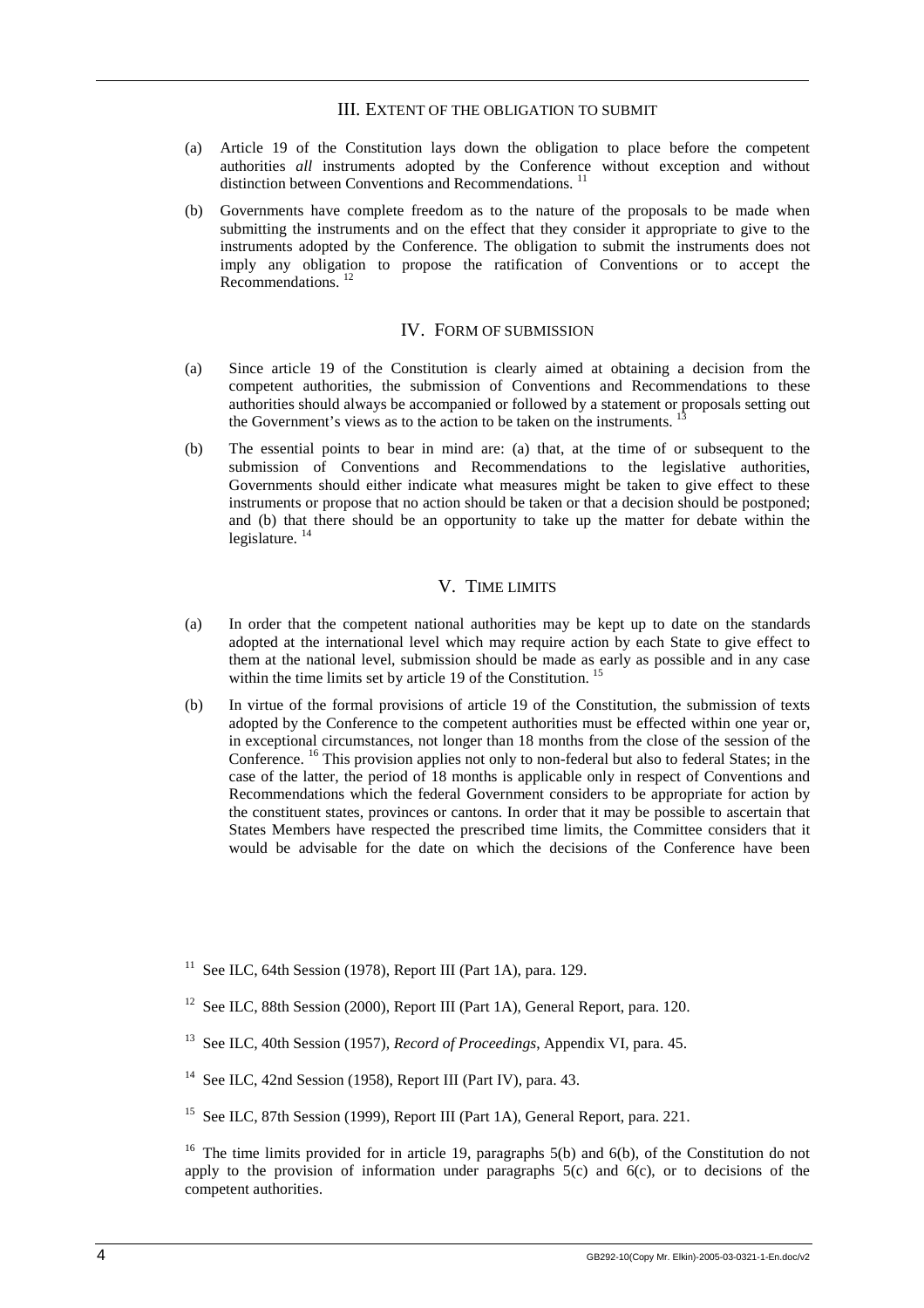submitted to the competent authorities to be indicated in the communication to the Director-General.<sup>17</sup>

## VI. OBLIGATIONS OF FEDERAL STATES

As regards federal States, the Committee wishes to point out that under article 19 of the Constitution, paragraph 7(b)(i), whenever action by the constituent states, provinces or cantons is considered "appropriate", the Government must make effective arrangements for the reference of Conventions and Recommendations adopted by the Conference to the "appropriate authorities" of the constituent states, provinces or cantons for the enactment of legislation or other action. <sup>18</sup>

# VII. TRIPARTITE CONSULTATIONS

- (a) For those States which have already ratified the Tripartite Consultation (International Labour Standards) Convention, 1976 (No. 144), effective consultations have to be held on the proposals made to the competent authorities when submitting the instruments adopted by the Conference (Article 5, paragraph 1(b), of Convention No.  $144$ ). <sup>19</sup>
- (b) The representative organizations of employers and workers must be consulted beforehand.  $20$ The effectiveness of consultations presupposes that the representatives of employers and of workers have at their disposal sufficiently in advance all the elements necessary for them to reach their opinions before the Government finalizes its definitive decision.<sup>21</sup>
- (c) Members which have not ratified Convention No. 144 may refer to the relevant provisions of that Convention and to those of the Tripartite Consultation (Activities of the International Labour Organisation) Recommendation, 1976 (No. 152).  $^{22}$
- (d) The representative organizations of employers and workers will be requested to make known their point of view on the action to be taken with regard to new instruments independently.<sup>2</sup> Fulfilment of the submission procedure is an important moment of dialogue among government authorities, the social partners and parliamentarians.<sup>2</sup>

# VIII. COMMUNICATION TO THE REPRESENTATIVE ORGANIZATIONS OF EMPLOYERS AND WORKERS

- (a) Under article 23, paragraph 2, of the Constitution, the information communicated to the Director-General on submission to the competent authorities must be sent also to the representative organizations of employers and workers. <sup>25</sup>
- <sup>17</sup> See ILC, 36th Session (1953), Report III (Part IV), para. 46(d).
- <sup>18</sup> See ILC, 36th Session (1953), Report III (Part IV), para. 46(e).
- <sup>19</sup> See ILC, 92nd Session (2004), Report III (Part 1A), General Report, para. 89.
- 20 See ILC, 88th Session (2000), Report III (Part 1B: *Tripartite consultation*), para. 85.
- <sup>21</sup> See ILC, 88th Session (2000), Report III (Part 1A), General Report, para. 115.
- <sup>22</sup> See ILC, 88th Session (2000), Report III (Part 1A), General Report, para. 115.
- 23 See ILC, 88th Session (2000), Report III (Part 1B: *Tripartite consultation*), para. 86.
- <sup>24</sup> See ILC, 92nd Session (2004), Report III (Part 1A), General Report, para. 89.
- <sup>25</sup> See ILC, 36th Session (1953), Report III (Part IV), General Report, para.  $46(f)$ .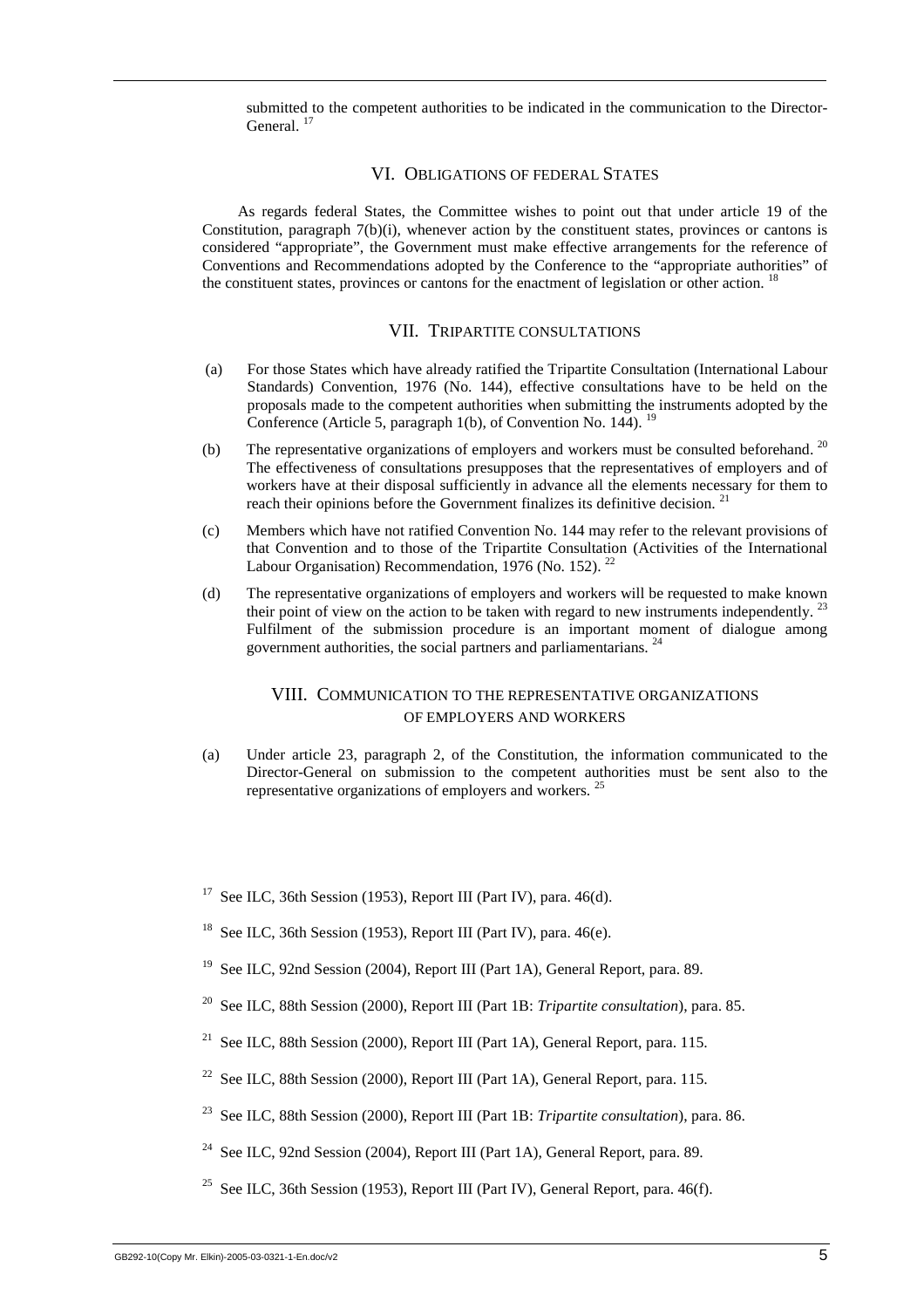(b) This provision is designed to enable the representative organizations of employers and workers to formulate their own observations on the action that has been taken or is to be taken with regard to the instruments in question.  $26$ 

<sup>&</sup>lt;sup>26</sup> See ILC, 89th Session (2001), Report III (Part 1A), General Report, para. 223.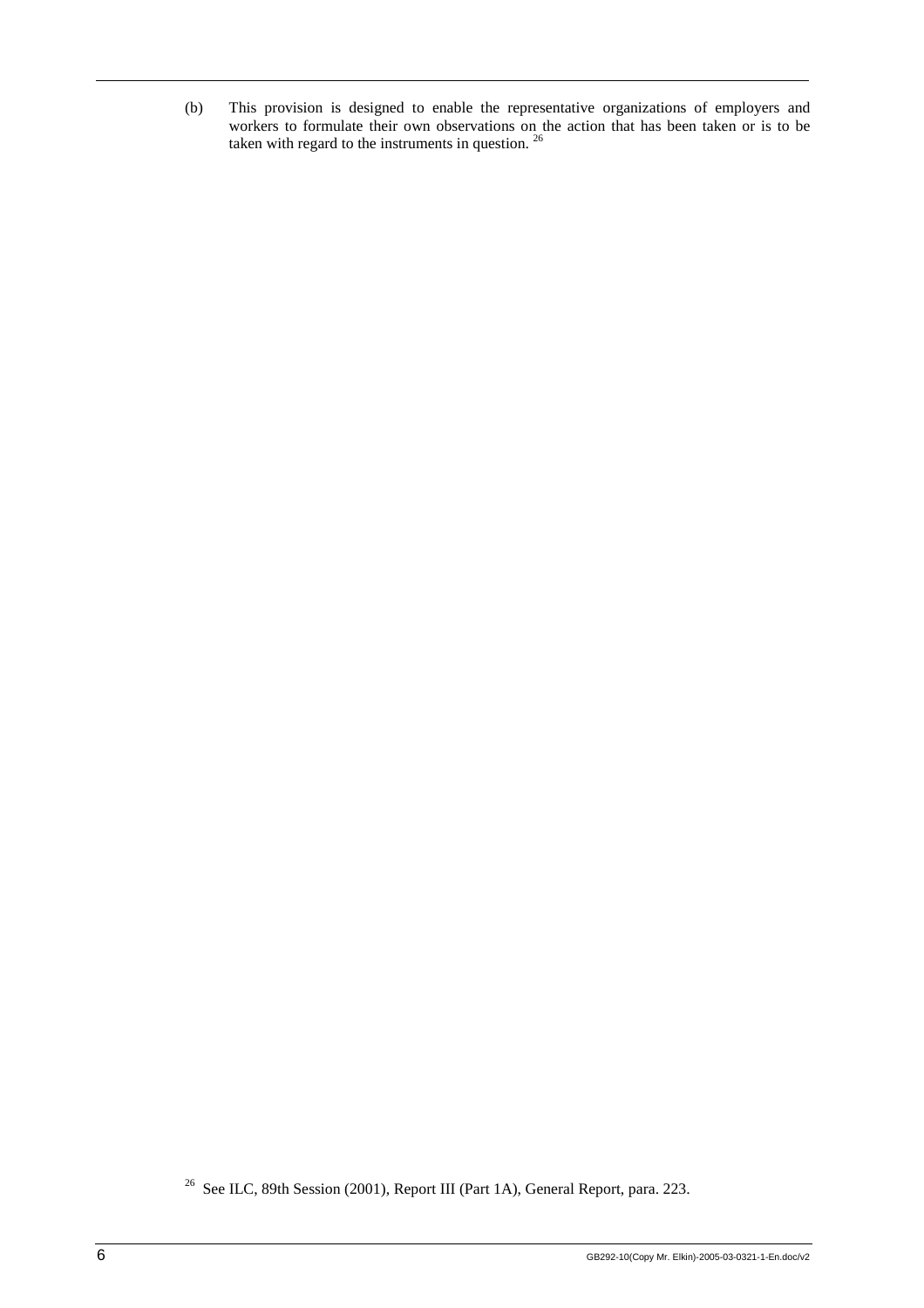## *QUESTIONNAIRE*

## **Unitary States**

- **I. (a) Please indicate what authority or authorities are competent in the matter as regards each Convention or Recommendation on which information is requested.** 
	- **(b) Please indicate what is the legislative body according to the Constitution or basic law of your country.**
- **II. (a) Please indicate the date on which the Conventions and Recommendations concerned were submitted to the competent authorities for the enactment of legislation or other action.** 
	- **(b) Please indicate whether, at the time of submitting the Conventions and Recommendations to the legislative body, the Government tabled any proposals in the said body, on the measures which might be taken for the enactment of legislation or other action.**
	- **(c) Please attach duplicate copies, if possible, or supply information on the substance of the document or documents by means of which the Conventions and Recommendations were submitted, and of any proposals which may have been made.**
- **III. If it has not been possible to submit the Conventions and Recommendations, please indicate the exceptional circumstances which prevented the Government from submitting the said Conventions and Recommendations to the competent authorities within the prescribed date limits.**
- **IV. Please indicate the contents of the decision taken by the competent authority or authorities on the instruments which were submitted to them.**
- **V. Please indicate whether prior tripartite consultations took place and, if applicable, the nature of those consultations.**
- **VI. Please indicate the representative organizations of employers and workers to which the information submitted to the Director-General has been communicated.**

 **Please state whether you have received from the organizations of employers or workers concerned any observations concerning the effect given or to be given, to the instrument (or instruments) to which this information relates.** 

## **Federal States**

- **VII. Please indicate with regard to each one of the Conventions and Recommendations on which information is requested – whether the federal Government regards them as appropriate under its constitutional system for federal action or whether, on the other hand, it regards them as appropriate in whole or in part for action by the constituent states, provinces or cantons.**
- **VIII. In the former case (federal action) please supply the information requested under "Unitary States" in paragraphs I to IV.**
- **IX. In the latter case (action in whole or in part by the constituent states, provinces or cantons) please indicate what measures have been adopted with a view to submitting each one of the Conventions and Recommendations on which information is requested to the appropriate federal, state, provincial or cantonal authorities for the enactment of legislation or other action, and supply the relevant information on the authorities considered as appropriate and the measures taken by them.**
- **X. Please indicate in all cases whether prior tripartite consultations took place and, if applicable, the nature of those consultations.**